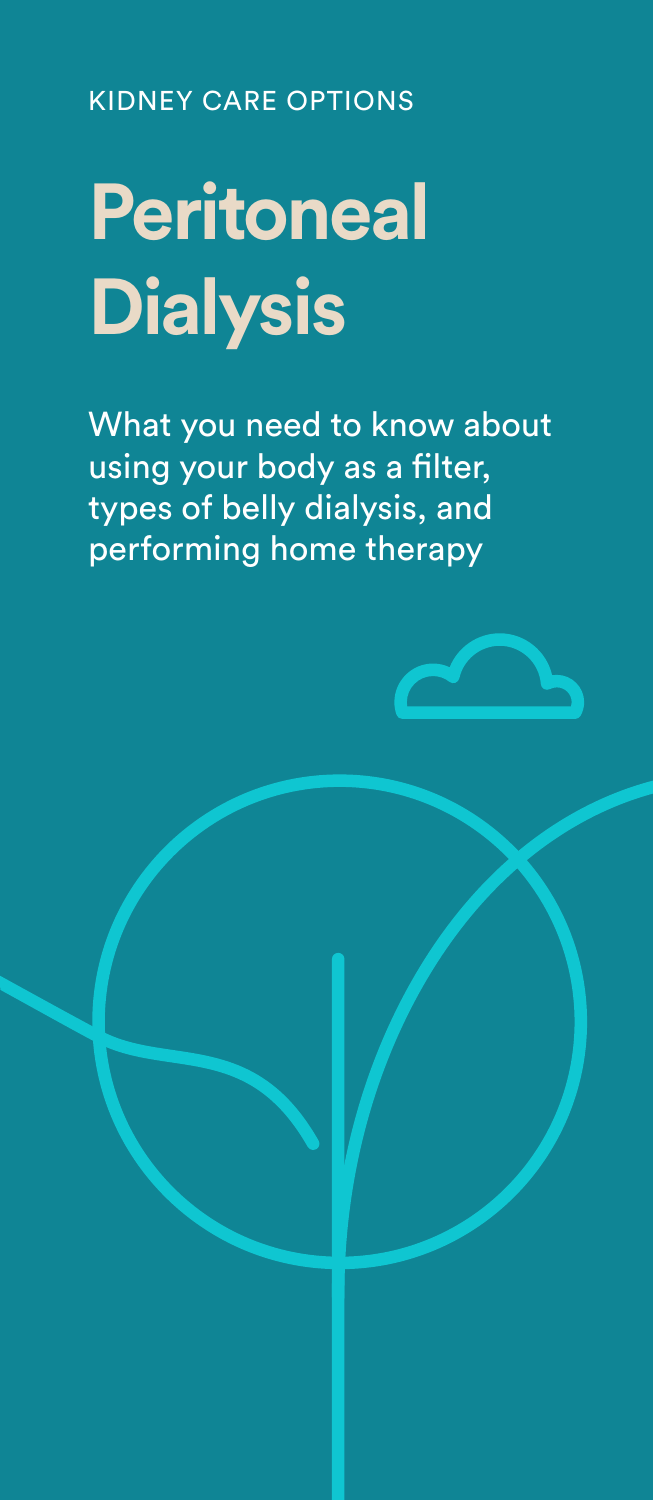## **Basics**

### **What is peritoneal dialysis?**

Peritoneal dialysis, also known as belly dialysis, uses the stomach lining as a filter. A surgically placed catheter allows fluid to flow through tubing into your belly, where it remains for a few hours. The waste passes from your blood into the extra fluid and exits your body through the catheter.

This process occurs in your home<sup>1</sup>. Although you must perform the procedure daily, you can set your own schedule for delivering the therapy.

1 National Kidney Foundation. (NKF). 2020. Peritoneal Dialysis: What You Need to Know. Retrieved at: https:// www.kidney.org/patients/peers/dialysis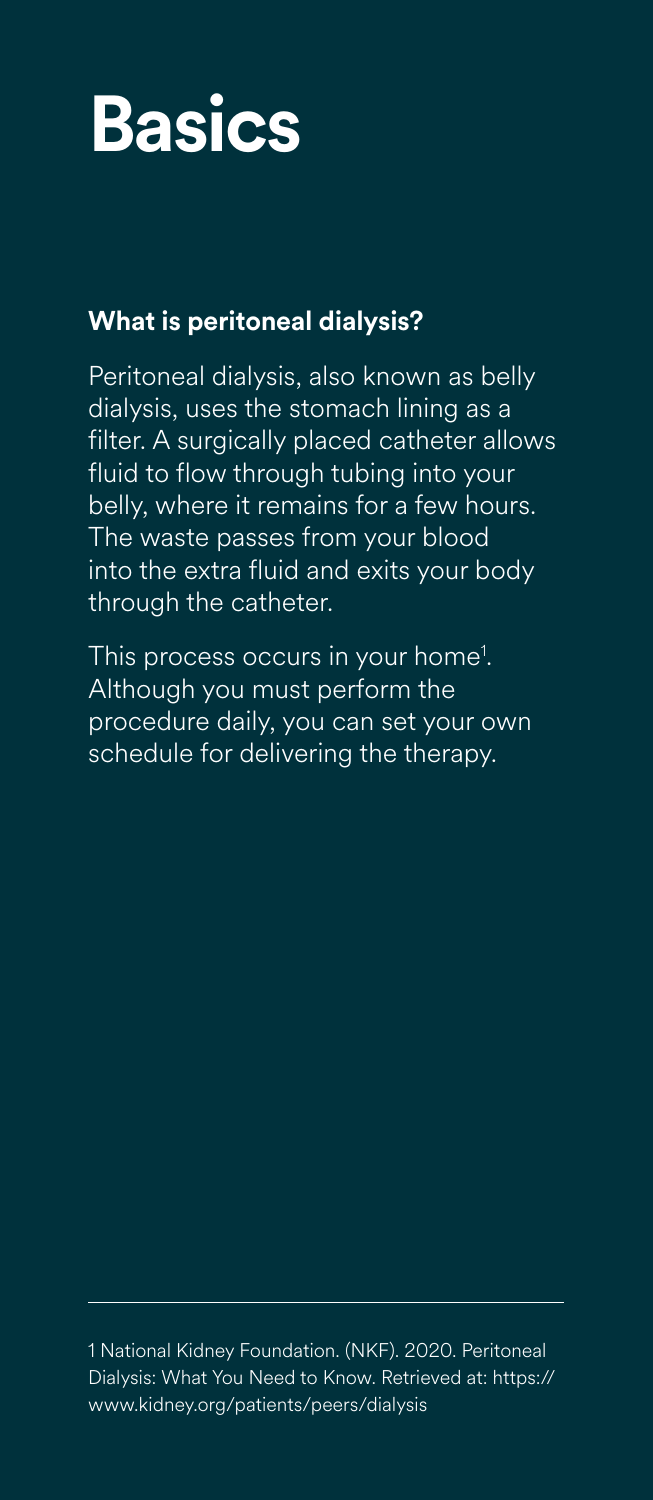#### **What are the types of belly dialysis?**

The two types of belly dialysis, Continuous Ambulatory Peritoneal Dialysis (CAPD) and Automated Peritoneal Dialysis (APD), differ in the number of treatments, time required, and how the fluid is delivered and drained.

#### **CAPD**

CAPD does not require a machine and can be done while working or doing other daily activities. The cleansing fluid flows from a plastic bag hung on a pole higher than the catheter. Each treatment takes 30-40 minutes and must be performed three to four times daily.

#### **APD**

APD uses a machine to deliver the fluid to your belly and drain it after the treatment. This treatment can occur once daily while you sleep.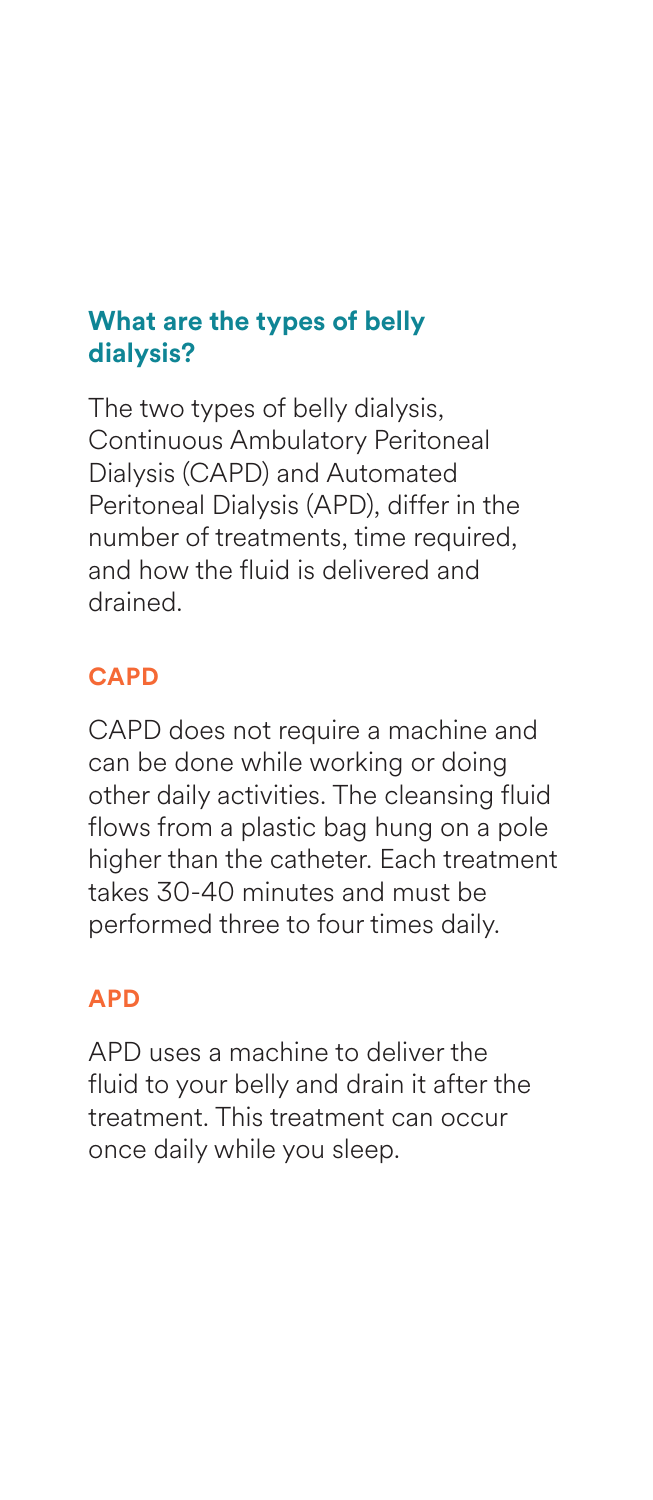#### **What training is required to perform peritoneal dialysis?**

Learning peritoneal dialysis usually takes two to three weeks with the commitment of spending eight hours per day, five to six days per week at the clinic to practice manual and automated fluid exchanges in your belly.

The training also may include how to care for your catheter, connect to the peritoneal therapy system, monitor treatments, record any complications, and handle medical emergencies.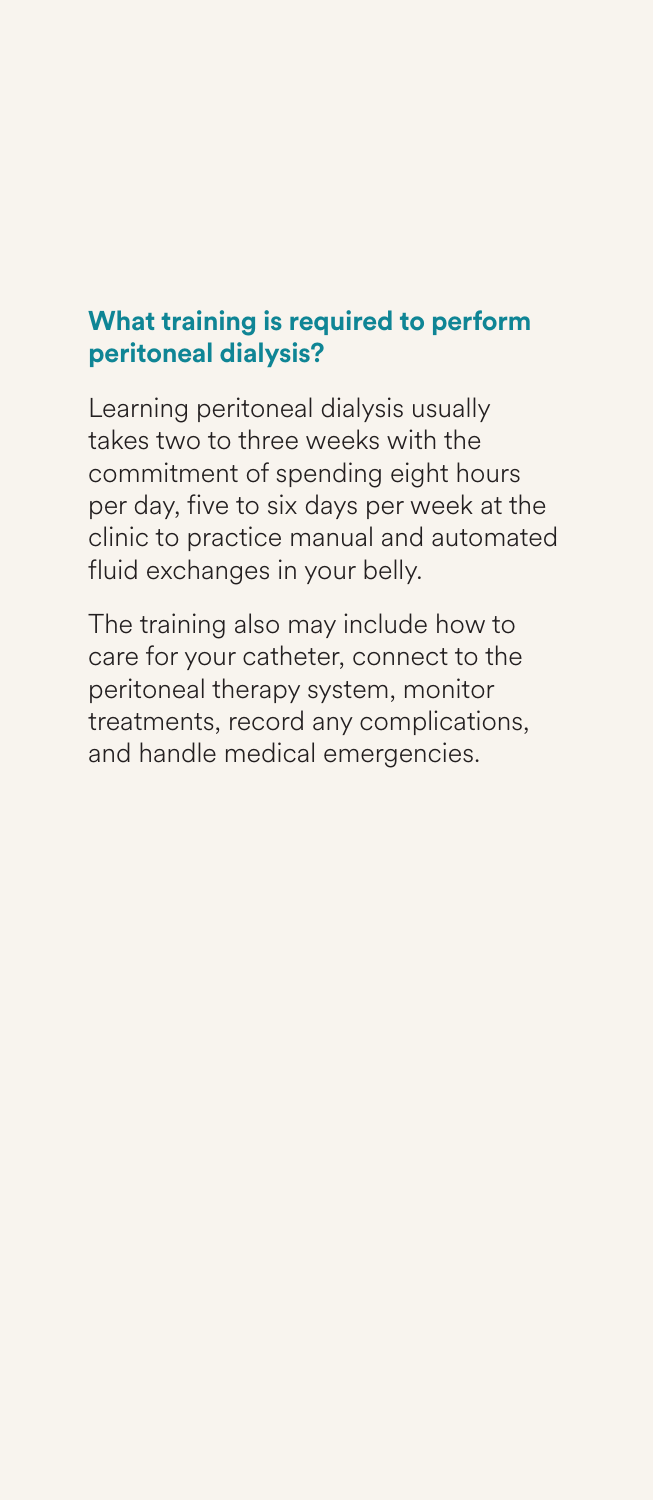### **Questions?**

#### **What you should ask your doctor about peritoneal dialysis**

The answers to these questions will help you make your decision. Don't be afraid to ask them.

|   | $\Box$ Am I a good candidate for<br>peritoneal dialysis?    |
|---|-------------------------------------------------------------|
| □ | How will the catheter be placed,<br>and when?               |
| ⊔ | What type of complications<br>might occur?                  |
|   | How often will I need to perform<br>the dialysis treatment? |
|   | How long can I stay on<br>peritoneal dialysis?              |
|   | Can I switch to a home<br>hemodialysis system?              |